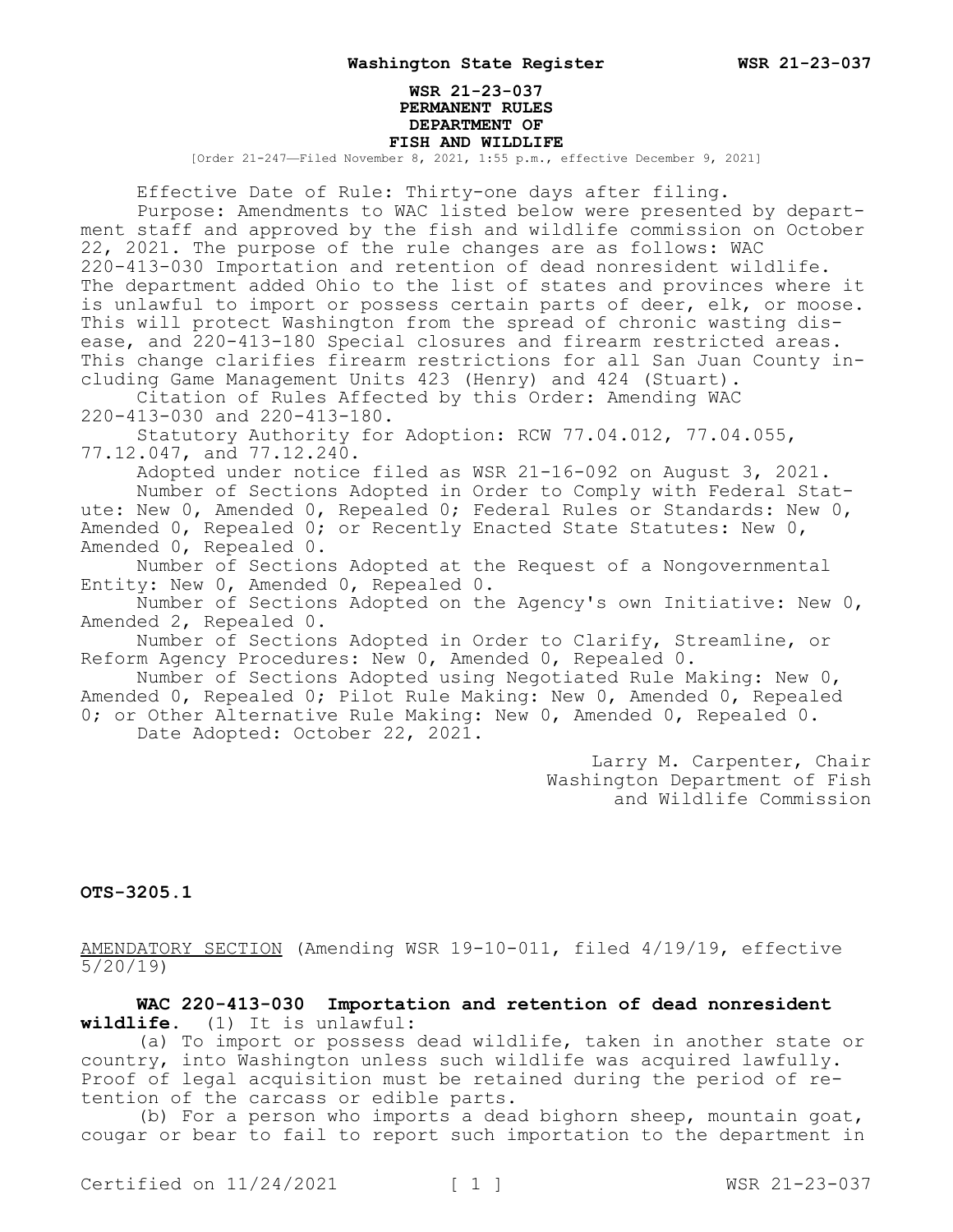writing within ten days of the importation. The report must contain the name and address of the importer, the location where the dead wildlife is being stored, and general information describing where and how the wildlife was obtained.

(c) To import or possess deer, elk, or moose, or parts thereof, harvested in ((Pennsylvania, Texas, Missouri, Colorado, Wyoming, Utah, New Mexico, Wisconsin, Illinois, South Dakota, Nebraska, Kansas, New York, West Virginia, Virginia, North Dakota, Alberta, Maryland, Minnesota, Montana, Mississippi, Iowa, Arkansas, Michigan, Saskatchewan, and Tennessee)) Alberta, Arkansas, Colorado, Illinois, Iowa, Kansas, Maryland, Michigan, Minnesota, Mississippi, Missouri, Montana, Nebraska, New Mexico, New York, North Dakota, Ohio, Pennsylvania, Saskatchewan, South Dakota, Tennessee, Texas, Utah, Virginia, West Virginia, Wisconsin, and Wyoming with the following exceptions:

(i) Meat that has been deboned in the state or province where it was harvested and is imported as boned-out meat;

(ii) Skulls and antlers, antlers attached to the skull plate, or upper canine teeth (buglers, whistlers, ivories) from which all soft tissue has been removed;

(iii) Hides or capes without heads attached;

(iv) Tissue imported for use by a diagnostic or research laboratory; and

(v) Finished taxidermy mounts.

(2) Violation of subsection (1) of this section is punishable under RCW 77.15.290 Unlawful transportation of fish or wildlife—Penalty.

(3) It is unlawful for an importer or receiver of deer or elk to fail to notify the department within twenty-four hours if a state or province alerts the importer or receiver that a harvested animal has tested positive for chronic wasting disease. Violation of this subsection is an infraction punishable under RCW 77.15.160 Infractions.

[Statutory Authority: RCW 77.04.090, 77.04.130, 77.15.568, 77.08.010, 77.65.510, 77.65.515, and 77.65.520. WSR 19-10-011 (Order 19-79), § 220-413-030, filed 4/19/19, effective 5/20/19. Statutory Authority: RCW 77.04.012, 77.04.013, 77.04.020, 77.04.055, 77.12.020, 77.12.040, 77.12.047, 77.12.150, 77.12.210, 77.12.240, 77.12.320, 77.12.570, 77.12.800, 77.15.245, 77.32.007, 77.32.050, 77.32.070, 77.32.090, 77.32.370, and 77.32.530. WSR 18-11-061 (Order 18-76), § 220-413-030, filed 5/11/18, effective 6/11/18. Statutory Authority: RCW 77.04.012, 77.04.020, 77.04.055, 77.12.047, 77.12.150, 77.12.240, 77.12.800, 77.32.090. WSR 17-10-076 (Order 17-10), recodified as § 220-413-030, filed 5/3/17, effective 6/3/17. Statutory Authority: RCW 77.04.012, 77.04.020, 77.04.055, 77.12.047, 77.12.150, 77.12.240, 77.12.800, 77.32.090, and 77.32.155. WSR 16-12-087, § 232-12-021, filed 5/31/16, effective 7/1/16. Statutory Authority: RCW 77.04.012, 77.04.055, 77.12.047, 77.12.150, and 77.12.240. WSR 15-10-035 (Order 15-97), § 232-12-021, filed 4/28/15, effective 5/29/15. Statutory Authority: RCW 77.12.047, 77.12.240, and 77.32.070. WSR 13-11-078 (Order 13-94), § 232-12-021, filed 5/16/13, effective 6/16/13. Statutory Authority: RCW 77.12.047. WSR 11-23-083 (Order 11-299), § 232-12-021, filed 11/16/11, effective 12/17/11. Statutory Authority: RCW 77.04.012, 77.04.020, 77.04.055, 77.12.047, 77.12.210, and C.F.R. Title 50, Part 21, Subpart C, Section 21.29; Migratory Bird Treaty Act. WSR 10-18-012 (Order 10-214), § 232-12-021, filed 8/20/10, effective 9/20/10. Statutory Authority: RCW 77.12.047, 77.12.020, 77.12.570, 77.12.210. WSR 07-11-017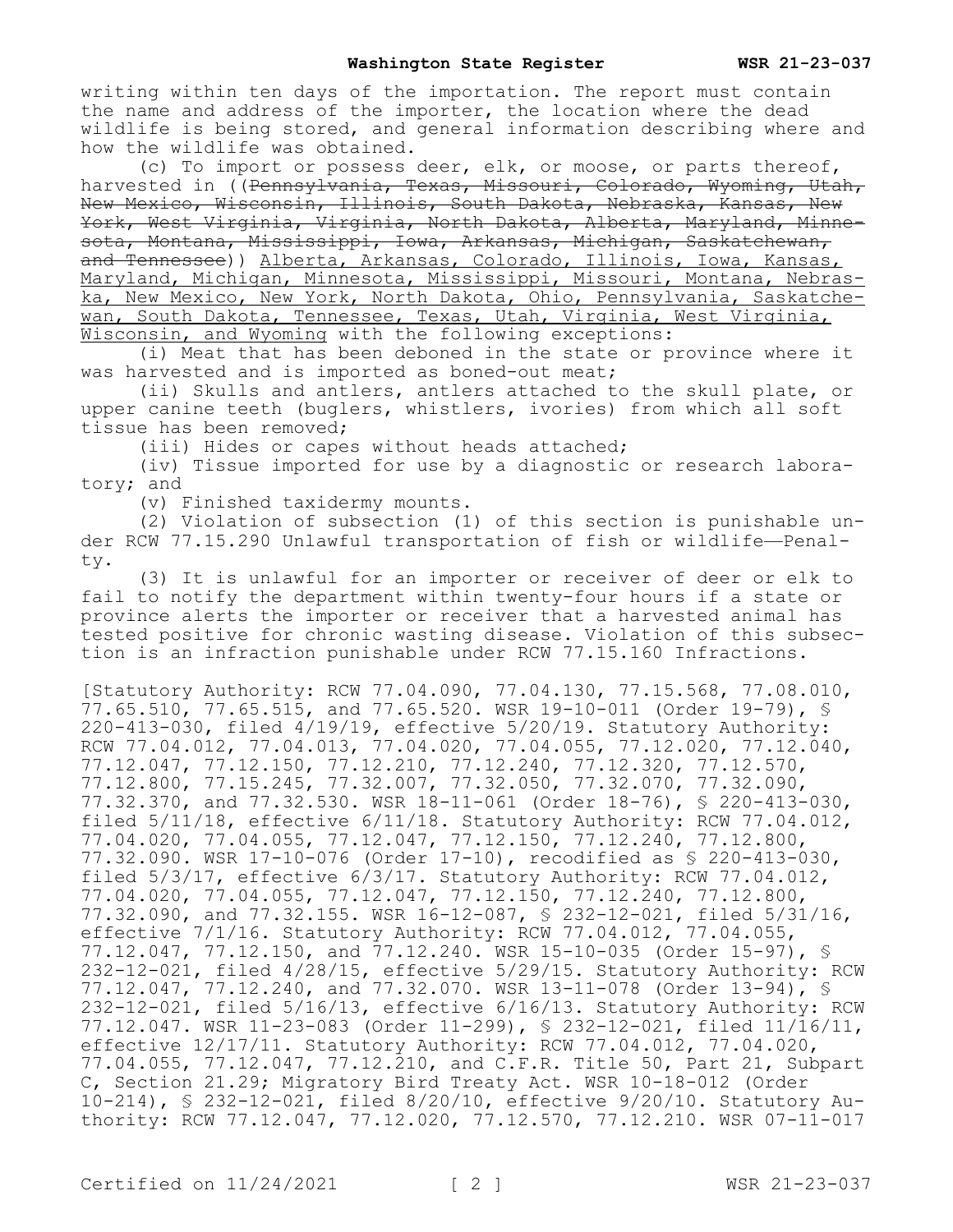### **Washington State Register WSR 21-23-037**

(Order 07-62), § 232-12-021, filed 5/3/07, effective 6/3/07. Statutory Authority: RCW 77.12.047. WSR 06-02-063 (Order 05-271), § 232-12-021, filed  $1/\overline{3}/06$ , effective  $2/3/06$ ; WSR 05-02-046 (Order 04-327), § 232-12-021, filed 1/3/05, effective 2/3/05. Statutory Authority: RCW 77.12.030. WSR 93-04-040 (Order 583), § 232-12-021, filed 1/27/93, effective 2/13/93. Statutory Authority: RCW 77.12.040. WSR 82-04-034 (Order 177), § 232-12-021, filed 1/28/82; WSR 81-12-029 (Order 165), § 232-12-021, filed 6/1/81. Formerly WAC 232-12-060.]

**OTS-3206.1**

AMENDATORY SECTION (Amending WSR 20-12-080, filed 6/1/20, effective 7/2/20)

**WAC 220-413-180 Special closures and firearm restriction areas.**  (1) **RESTRICTED HUNTING AREAS.**

It is unlawful to hunt in the following restricted hunting areas unless otherwise provided:

(a) Parker Lake (GMU 117, Pend Oreille County): All lands south of Ruby Creek Road (USFS Road 2489), north of Tacoma Creek Road (USFS Road 2389), and west of Bonneville Power Administration power lines are designated as "CLOSED AREA" to hunting wild animals and wild birds year-round except for special hunts adopted by the fish and wildlife commission. The Parker Lake closure provides a protected area for the U.S. Air Force Military Survival Training Program.

(b) Columbia River: The Columbia River, all islands except privately owned, in the river, the Benton County shoreline below the high water mark, Central Hanford Department of Energy property, and any peninsula originating on the Benton County shoreline, between Vernita Bridge on Highway 24 downstream to the Richland city limits are designated as a "CLOSED AREA" to hunting wild animals and wild birds except waterfowl hunting is open below the high water mark between the old Hanford townsite power line crossing in Section 24, T 13 N, R 27 E, and the Richland city limits.

(c) Green River (GMU 485): Except for special permit hunters, who may also take a black bear and/or cougar with the appropriate license/tag options, all lands within GMU 485 are designated as a "CLOSED AREA" to hunting big game year-round. During the general westside elk season and general and late deer seasons, all lands within GMU 485 year-round are also designated as a "CLOSED AREA" to hunting all wild animals, including wild birds, year-round. The city of Tacoma enforces trespass within GMU 485 year-round on lands owned or controlled by the city.

(d) McNeil Island (part of GMU 652): Closed to hunting all wild animals, including wild birds, year-round.

(e) Loo-wit (GMU 522): Closed to hunting and trapping, except for elk and mountain goat hunting by special permit holders during established seasons and in designated areas.

(2) A violation of subsection (1) of this section is punishable under RCW 77.15.400, 77.15.410, or 77.15.430, depending on the species hunted.

(3) **CLOSED BIG GAME HUNTING AREAS.**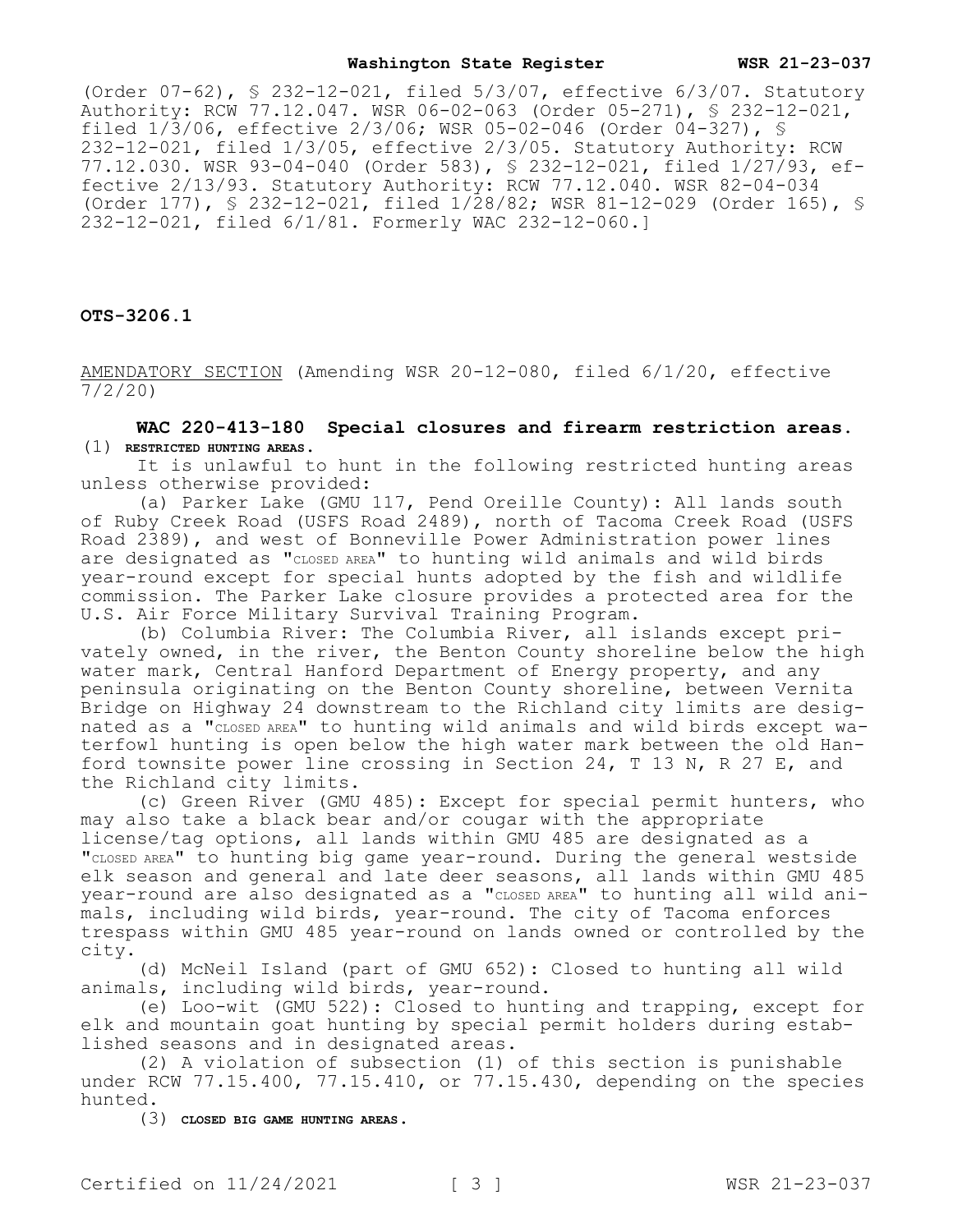It is unlawful to hunt big game in the following closed areas, unless otherwise specified:

(a) Clark, Cowlitz, Pacific, and Wahkiakum counties: Closed to hunting for Columbian whitetail deer.

(b) Cathlamet: Except for special permits issued by the department for nonendangered deer and elk, this area is closed to all deer and elk hunting to protect the Columbian whitetail deer. This area's boundaries are described as:

Beginning in the town of Skamokawa; then east along SR 4 to Risk Road; then south and east along Risk Road to Foster Road; then south along the Foster Road to the Elochoman River; then upstream along the Elochoman River to Elochoman Valley Road (old SR  $407$ ); then west along the Elochoman Valley Road to SR 4; then east along SR 4 to SR 409; then south along SR 409 to the Cathlamet Channel of the Columbia River; then east along the north shore of the Cathlamet Channel to Cape Horn; then south in the Columbia River to the state line; then west along the state line to a point directly south of the mouth of Skamokawa Creek; then north on Skamokawa Creek to SR 4 and the point of beginning.

(c) Walla Walla Mill Creek Watershed (GMU 157): All lands in the Mill Creek Watershed are designated as a "CLOSED AREA" to hunting all wild animals, including wild birds. The only exception is for deer or elk hunting by holders of GMU-157 special deer or elk permits during the established open season. These permit holders must have a U.S. Forest Service permit to enter the hunt area, and the area is closed to motorized vehicles. No entry into the Mill Creek Watershed is allowed at other times.

(d) Westport: Closed to hunting all big game animals on the part of Westport Peninsula lying north of State Highway 105 from the Elk River Bridge west end and the Schafer Island Road to the ocean beach.

(e) Cottonwood and Howard islands (GMU 564): Closed to all deer hunting.

(4) A violation of subsection (3) of this section is a gross misdemeanor or a class C felony punishable under RCW 77.15.410, depending on the circumstances of the violation.

(5) **FIREARM RESTRICTION AREAS.**

(a) It is unlawful to hunt wildlife in the following firearm restriction areas with centerfire or rimfire rifles, or to fail to comply with additional firearm restrictions, except as established below:

## **COUNTY AREA**

Chelan That portion of GMU 251 (Mission) beginning at the intersection of the Duncan Road and Highway 2; south on Duncan Road to Mountain Home Road; south along Mountain Home Road to the Icicle Irrigation Ditch; south and west along the Icicle Irrigation Ditch to the Snow Lake Trail; west and north along the Snow Lake Trail and across the Icicle River to Icicle River Road; east and north along Icicle River Road to the Wenatchee River; northwest along the Wenatchee River to Highway 2; north and east on Highway 2 to Duncan Road and the point of beginning.

Clallam That portion of GMU 624 (Coyle) located within Clallam County.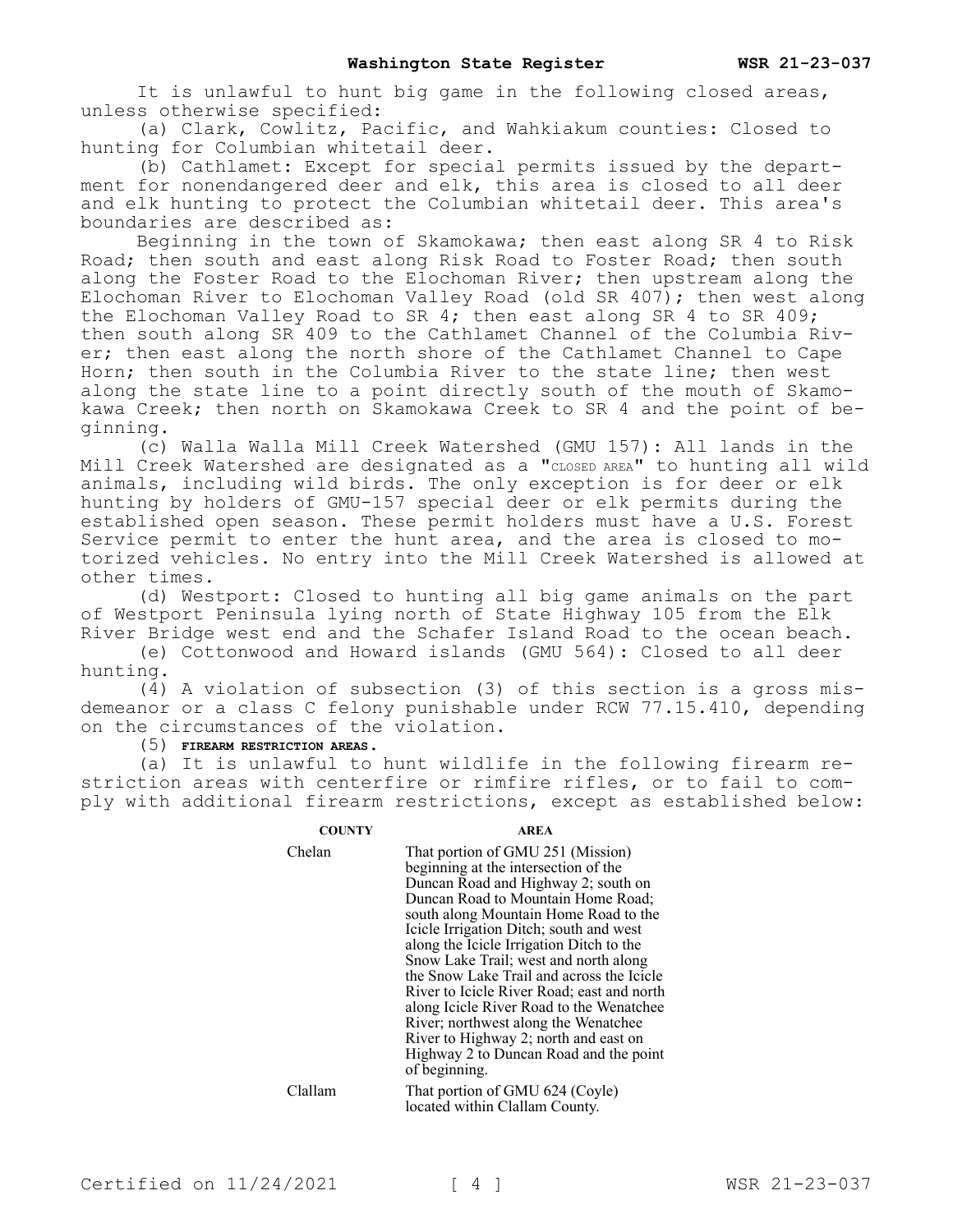| <b>COUNTY</b> | <b>AREA</b>                                                                                                                                                                                                                                                                                                                                                                                                                                                                                                                                                                                                     |
|---------------|-----------------------------------------------------------------------------------------------------------------------------------------------------------------------------------------------------------------------------------------------------------------------------------------------------------------------------------------------------------------------------------------------------------------------------------------------------------------------------------------------------------------------------------------------------------------------------------------------------------------|
| Clark         | GMU 564 (Battle Ground).<br>That portion of GMU 554 (Yale) in Clark<br>County.                                                                                                                                                                                                                                                                                                                                                                                                                                                                                                                                  |
| Cowlitz       | GMU 554 (Yale).<br>GMU 504 (Stella).<br>That portion of GMU 564 (Battle<br>Ground) in Cowlitz County.                                                                                                                                                                                                                                                                                                                                                                                                                                                                                                           |
| Grays Harbor  | The following restriction applies only<br>during modern firearm general elk<br>seasons:                                                                                                                                                                                                                                                                                                                                                                                                                                                                                                                         |
|               | That portion of GMU 658 (North River)<br>beginning at Bay City; then west along<br>Highway 105 to Twin Harbors State<br>Park; then south along Highway 105 to<br>Cranberry Road; then east on Cranberry<br>Road to Turkey Road; then east and<br>north on Turkey Road to Bayview<br>Logging Road; then north and east along<br>Bayview Logging Road to Mallard<br>Slough; then east and south along the<br>Bayview Road to Andrews Creek; then<br>north along main channel of Andrews<br>Creek to Grays Harbor; then north and<br>west along the main navigation channel<br>to Bay City and point of beginning. |
| Grays Harbor  | The following restriction applies only<br>during modern firearm general elk<br>seasons:                                                                                                                                                                                                                                                                                                                                                                                                                                                                                                                         |
|               | That portion of GMU 660 (Minot Peak)<br>described as follows: Beginning at<br>Highway 12 and Highway 107 junction<br>near Montesano; east and south on<br>Highway 12 to State Street in Oakville;<br>south on State Street to its merge with<br>Oakville Road; west on Oakville Road to<br>its merge with South Bank Road;<br>northwest along South Bank Road to<br>Wakefield Road; north on Wakefield<br>Road to the Chehalis River; west along<br>the Chehalis River to Highway 107<br>bridge; north on Highway 107 to<br>Highway 12 to the point of beginning.                                               |
| Island        | GMUs 421 (Camano) and 420<br>(Whidbey).                                                                                                                                                                                                                                                                                                                                                                                                                                                                                                                                                                         |
| Jefferson     | Indian and Marrowstone islands.                                                                                                                                                                                                                                                                                                                                                                                                                                                                                                                                                                                 |
| King          | The area west of Highway 203 (Monroe-<br>Fall City, then Fall City-Preston Road) to<br>Interstate 90 (I-90), I-90 to Highway 18,<br>Highway 18 to Interstate $5$ (I-5), I-5 to<br>the Pierce-King County line; and GMU<br>422 (Vashon-Maury).                                                                                                                                                                                                                                                                                                                                                                   |
| King          | This area is restricted to archery only<br>during general season hunts (agency<br>directed damage permit hunts exempt):                                                                                                                                                                                                                                                                                                                                                                                                                                                                                         |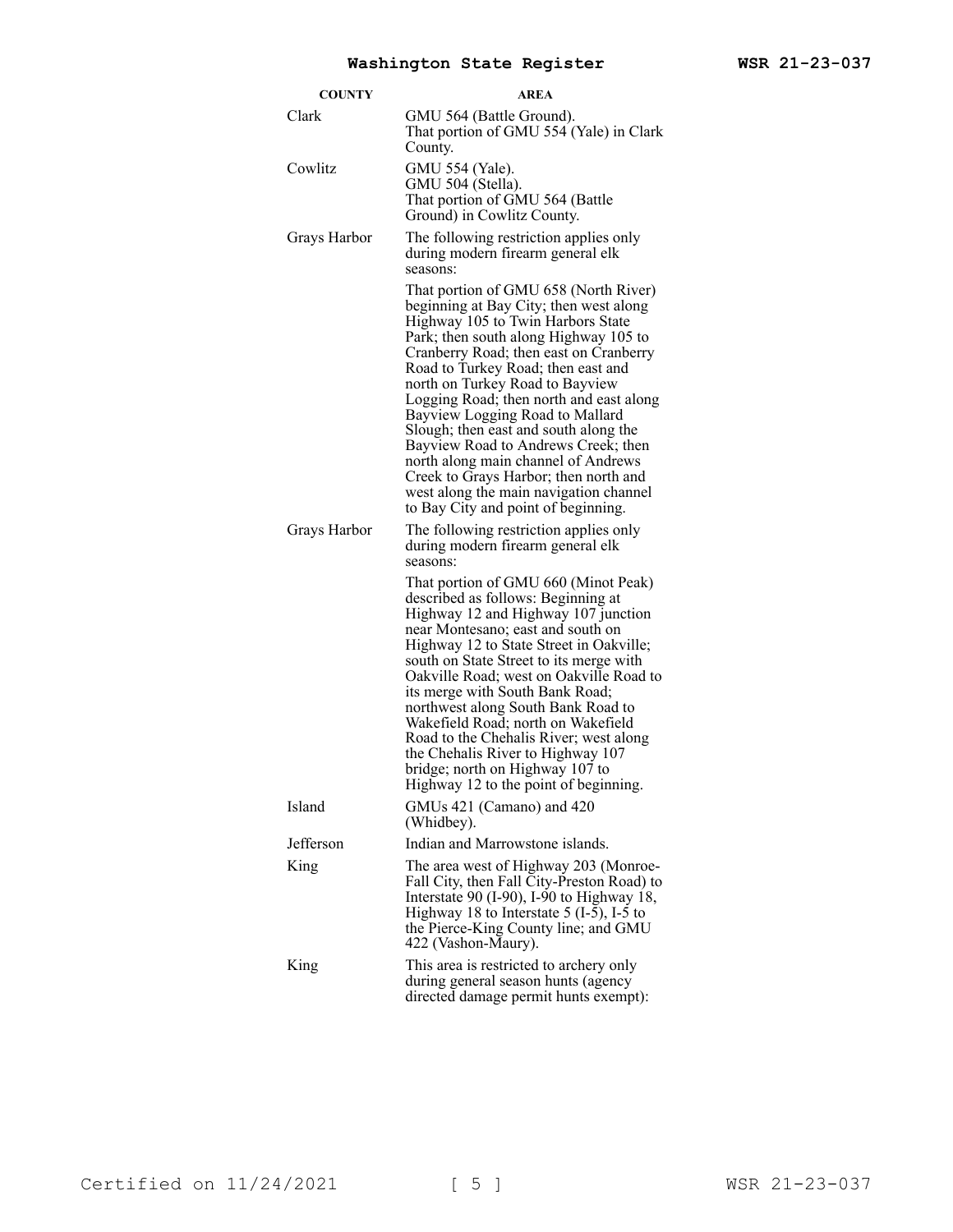| <b>COUNTY</b> | AREA                                                                                                                                                                                                                                                                                                                                                                                                                                                                                                                                                                                                                                                                                                                                                                                                                                            |
|---------------|-------------------------------------------------------------------------------------------------------------------------------------------------------------------------------------------------------------------------------------------------------------------------------------------------------------------------------------------------------------------------------------------------------------------------------------------------------------------------------------------------------------------------------------------------------------------------------------------------------------------------------------------------------------------------------------------------------------------------------------------------------------------------------------------------------------------------------------------------|
|               | The following portion of GMU 652<br>(Puyallup): Beginning at the intersection<br>of State Highway 410 and the southeast<br>Mud Mountain Dam Road near the King/<br>Pierce County line north of Buckley;<br>then east along the southeast Mud<br>Mountain Road to 284th Avenue<br>Southeast; then north along 284th<br>Avenue Southeast to State Highway 410;<br>then west along Highway 410 to the<br>point of the beginning.                                                                                                                                                                                                                                                                                                                                                                                                                   |
| Kitsap        | East of State Highway 16 originating at<br>the Tacoma Narrows Bridge to Gorst,<br>and east of Highway 3 to Newberry Hill<br>Road, north of Newberry Hill Road and<br>the Bremerton-Seabeck Highway to Big<br>Beef Creek Bridge; all of Bainbridge<br>Island, and Bangor Military Reservation.                                                                                                                                                                                                                                                                                                                                                                                                                                                                                                                                                   |
| Klickitat     | Elk Area 5062 (Trout Lake) closed to<br>centerfire rifles, handguns, and<br>muzzleloaders October 1 to January 30.                                                                                                                                                                                                                                                                                                                                                                                                                                                                                                                                                                                                                                                                                                                              |
| Mason         | GMU 633 (Mason Lake) south of<br>Hammersley Inlet; and all of Harstine<br>Island.                                                                                                                                                                                                                                                                                                                                                                                                                                                                                                                                                                                                                                                                                                                                                               |
| Pacific       | GMU 684 (Long Beach) the following<br>Long Beach Peninsula restriction applies<br>only during modern firearm general deer<br>and elk seasons: Beginning at the end of<br>Outer Harbor Way in the City of Ilwaco<br>to U.S. Highway 101, west and north on<br>Highway 101 to Sandridge Road; north<br>on Sandridge Road to 95th Street; west<br>on 95th Street to Tarlatt Slough; out<br>Tarlatt Slough to Willapa Bay, north<br>along the shoreline of Willapa Bay, then<br>west to the Pacific Ocean. South along<br>the west coast of the peninsula to Cape<br>Disappointment State Park; east along<br>state park boundary to Baker Bay; east<br>along Baker Bay to the point of<br>beginning.<br>The portion of GMU 658 (North River)<br>south and west of State Highway 105 and<br>Airport Road between Raymond and<br>North River Bridge. |
|               | GMU 681 (Chinook Valley) beginning at<br>confluence of Wallacut River, east along<br>the Columbia River to the Astoria-<br>Megler bridge; west along U.S. Highway<br>101 to Houtchen Road, north on<br>Houtchen Road to the Chinook River;<br>west on the Chinook River to the<br>Chinook Valley Road; west on the<br>Chinook Valley Road to Highway 101<br>and Wallacut River bridge; southwest on<br>Wallacut River to point of beginning.                                                                                                                                                                                                                                                                                                                                                                                                    |
| Pierce        | Ketron Island in GMU 652 limited to<br>archery, shotgun, and muzzleloader.<br>GMU 655 (Anderson) limited to archery,<br>shotgun, and muzzleloader. McNeil<br>Island closed to hunting.<br>See GMU 652 restriction area outlined                                                                                                                                                                                                                                                                                                                                                                                                                                                                                                                                                                                                                 |
|               | for King County.                                                                                                                                                                                                                                                                                                                                                                                                                                                                                                                                                                                                                                                                                                                                                                                                                                |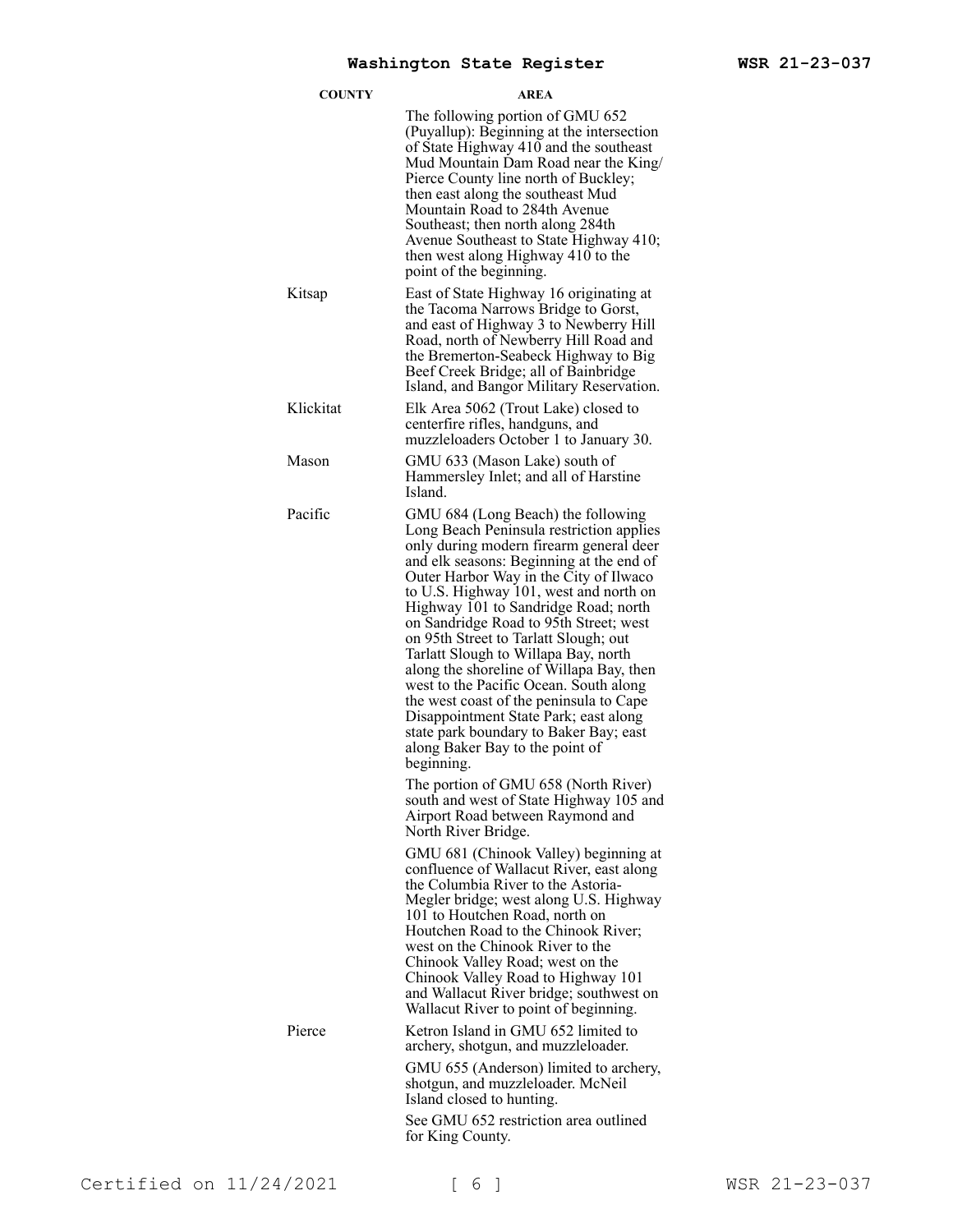| <b>COUNTY</b> | <b>AREA</b>                                                                                                                                                                                                                              |
|---------------|------------------------------------------------------------------------------------------------------------------------------------------------------------------------------------------------------------------------------------------|
|               | GMU 627 (Kitsap) south of Highway<br>302 on the Key (Longbranch) Peninsula<br>is a firearm restriction area.                                                                                                                             |
| San Juan      | All San Juan County, including GMUs<br>411 (Orcas), 412 (Shaw), 413 (San Juan),<br>414 (Lopez), 415 (Blakely), 416<br>(Decatur), 423 (Henry), 424 (Stuart), and<br>those portions of GMU 410 (Islands) that<br>occur in San Juan County. |
| Snohomish     | All areas west of Highway 9, until the<br>intersection of Highway 9 and Highway<br>2, then east along Highway 2 to Highway<br>203, then all areas west of Highway 203<br>to the Snohomish/King County line.                              |
| Skagit        | All mainland areas and islands, including<br>GMU 419 (Guemes), in Skagit County<br>west of I-5 and north of the Skagit/<br>Snohomish County line, except Cypress<br>Island. This restriction applies to big<br>game hunting only.        |
| Skamania      | That portion of GMU 564 (Battle<br>Ground) in Skamania County.                                                                                                                                                                           |
| Thurston      | GMU 666 (Deschutes) north of U.S.<br>Highway 101 and Interstate 5 between<br>Oyster Bay and the mouth of the<br>Nisqually River.                                                                                                         |
| Whatcom       | All mainland areas and islands of<br>Whatcom County that are west of I-5.<br>This restriction applies to big game<br>hunting only.                                                                                                       |

(b) Archery tag holders may only hunt during established archery seasons with archery equipment as defined under WAC 220-414-070.

(c) Muzzleloader tag holders may only hunt during established muzzleloader seasons with muzzleloader equipment or archery equipment as defined by department rule.

(d) Modern firearm tag holders may hunt during established modern firearm seasons with bows and arrows; crossbows; muzzleloaders; revolver-type handguns; semiautomatic handguns of .40 (10 mm) caliber or larger; or shotguns, so long as the equipment and ammunition complies with department rules.

(6) A violation of subsection (5) of this section is punishable under RCW 77.15.400, 77.15.410, or 77.15.430, depending on the species hunted.

[Statutory Authority: RCW 77.04.012, 77.04.055, 77.12.047, and 77.12.240. WSR 20-12-080 (Order 20-76), § 220-413-180, filed 6/1/20, effective 7/2/20. Statutory Authority: RCW 77.04.090, 77.04.130, 77.15.568, 77.08.010, 77.65.510, 77.65.515, and 77.65.520. WSR 19-10-011 (Order 19-79), § 220-413-180, filed 4/19/19, effective 5/20/19. Statutory Authority: RCW 77.04.012, 77.04.013, 77.04.020, 77.04.055, 77.12.020, 77.12.040, 77.12.047, 77.12.150, 77.12.210, 77.12.240, 77.12.320, 77.12.570, 77.12.800, 77.15.245, 77.32.007, 77.32.050, 77.32.070, 77.32.090, 77.32.370, and 77.32.530. WSR 18-11-061 (Order 18-76), § 220-413-180, filed 5/11/18, effective 6/11/18. Statutory Authority: RCW 77.04.012, 77.04.020, 77.04.055, 77.12.047, 77.12.150, 77.12.240, 77.12.800, 77.32.090. WSR 17-10-076 (Order 17-10), amended and recodified as § 220-413-180, filed 5/3/17, effective 6/3/17. Statutory Authority: RCW 77.04.012, 77.04.020,

Certified on  $11/24/2021$  [ 7 ] WSR 21-23-037